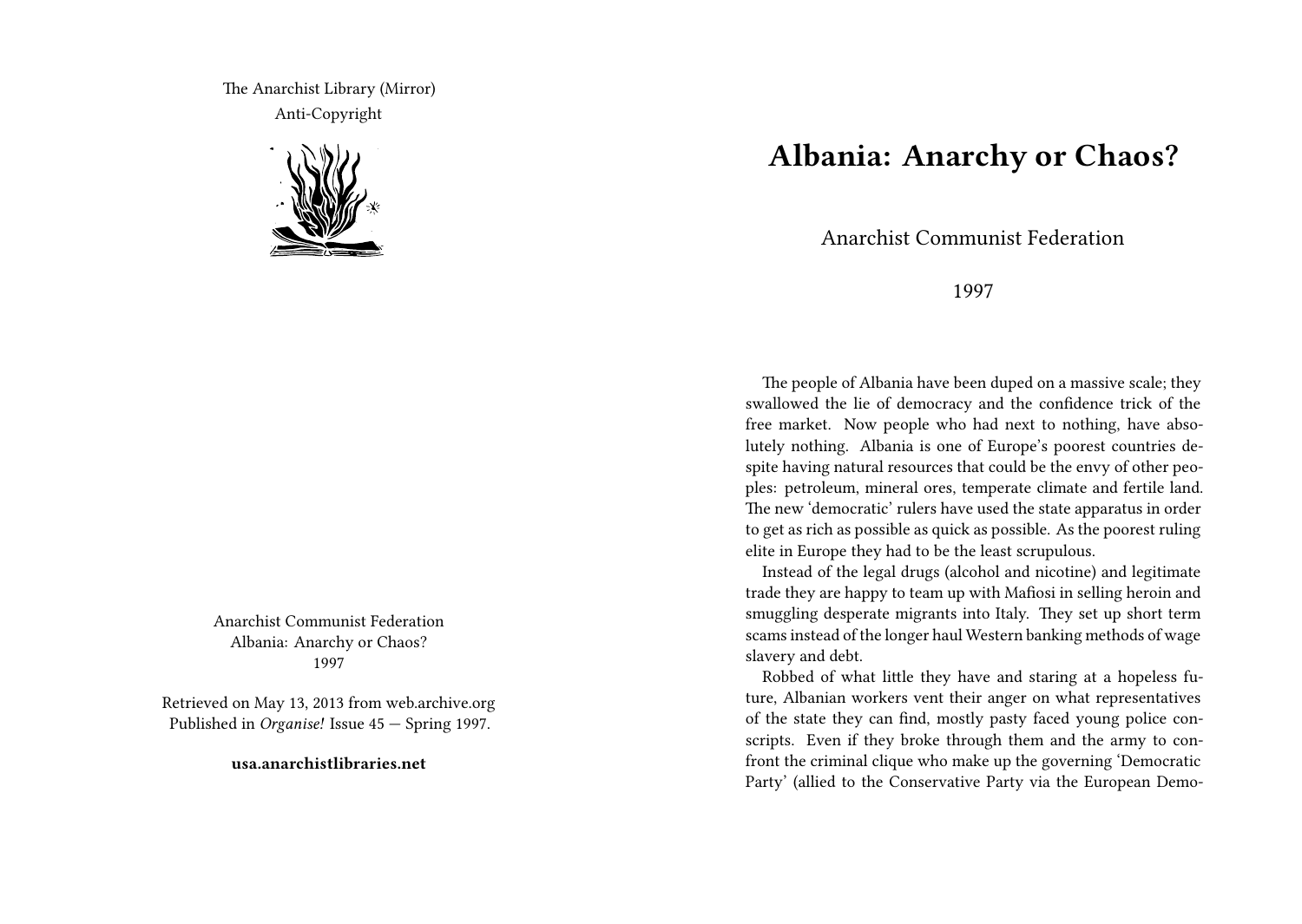cratic Union) they would still be missing the true perpetrators that hide in the board rooms of Frankfurt and London. This regime has been propped up by the overseas aid budget of the European Union. The West backed the new regime wholeheartedly. Albania was needed as a buffer state in the Balkans, between the splintering Yugoslavia and Greece. Berisha agreed to let NATO use Albania as a base for operations into ex-Yugoslavia and agreed to backdown over previous support for the Albanian population of Kossovo province in Serbia. The US supervised the purge of the Albanian military high command and the reduction of the armed forces by two thirds.Now, America, frightened by the increasingly insurrectionary situation is telling Berisha to back offand to open talks with opposition parties. These opposition parties will attempt to highjack the insurrection. The Socialist Party (Hoxha's Party of Labour under a new name) has expressed willingness to take part in this fix and be a "loyal party of opposition".

Our own dear Queen was presented with a silver box from President Sali Berisha and Baroness Chalker and looks charming in a silver necklace and matching belt that were looted from Albania's museums and illegally imported into Britain. After all, laws are only for ordinary people.

The banks that have collapsed after promising the Earth were part of a money laundering scheme for various organised crime gangs. The paltry sums sent home by Albania's thousands of emigrants were collected together to make a tidy sum and then shared out between corrupt officials and hoods, who are in fact the same people, and the people now face ruin. Many sold their homes to 'invest'. Some 80,000 people were thrown into complete poverty.This is not is not an aberration of history; it is how ruling elites gain the wealth and power that after generations become 'respectable'. Albania is remarkable because it is on the continent of Europe. Bokassa, Amin or Hussein are just a little further away from our Eurocentric consciousness. The English ruling class is insulated from its criminal past by centuries of privilege. Anarchists recog-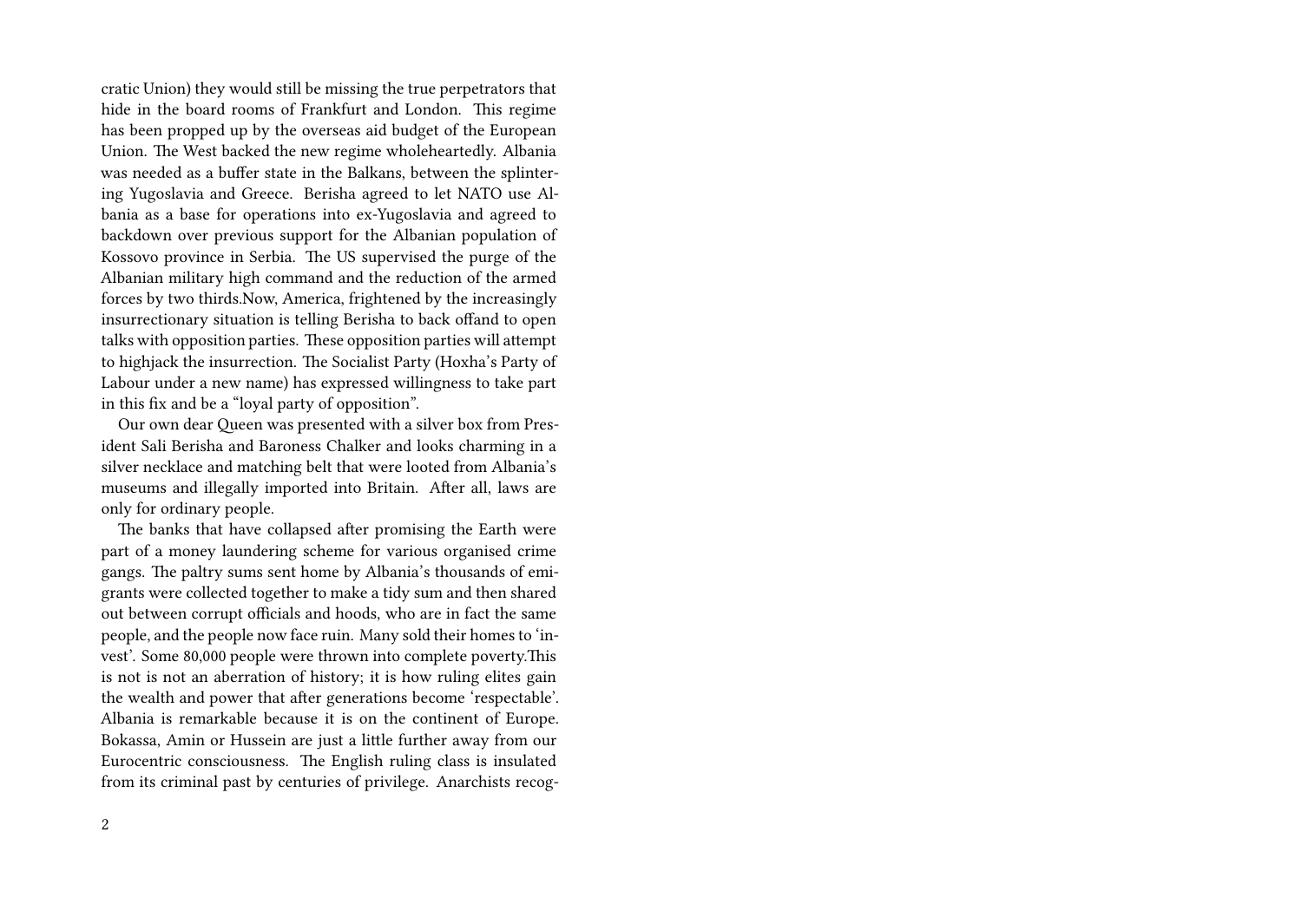nise that capital is only obtained through dispossession, plunder and exploitation.

When the Albanian workers overthrew the remnants of the Stalinist police state they believed in a Voice Of America, MTV and Big Mac future, but the wealth comes from grinding the poor, not liberating them. The market was to be the economic miracle that would spring them from the trap of dependency on the all incorporating state. Like workers across the old 'Marxist' states have found, capitalism is not worker friendly.

The present clutch of vipers in Tirana were functionaries of the old Stalinist Hoxha regime. They converted as quickly to the free market as Hoxha had converted from Moscow to Belgrade to Beijing as it suited his short term need to keep in power. There is no principle in government. The clique who have controlled things for so long have never had much use for the economic insights of a nineteenth century social scientist. Anarchists have always recognised that the strongest element of 'Marxist' doctrine is perpetuating their regime regardless of consequence.

The rioting Albanian workers are like a smith heating iron till it burns in the fire instead of forging the metal into a useful implement. They are working without a vision of a new society, only rage at the present chaos.

The apologists for capitalism wring their hands and declare that 'Albania is sinking into anarchy' blaming the particularly corrupt nature of Albania's rulers for producing chaos. Anarchist Communists are sickened by the dissimulation of using 'anarchy' as meaning chaos. The contradiction does not miss us, it is through leadership that Albania has been reduced to chaos.

The peoples of the Balkans have a history of authoritarian domination from invading imperialists and home grown tyrants alike. The present crisis has its roots in the Congress of Berlin in 1878 when the imperial powers carved up the world. Albania was given to the Ottoman Empire. Albania has been bled by foreign masters for most of the last thousand years. It has suffered under Byzantine,